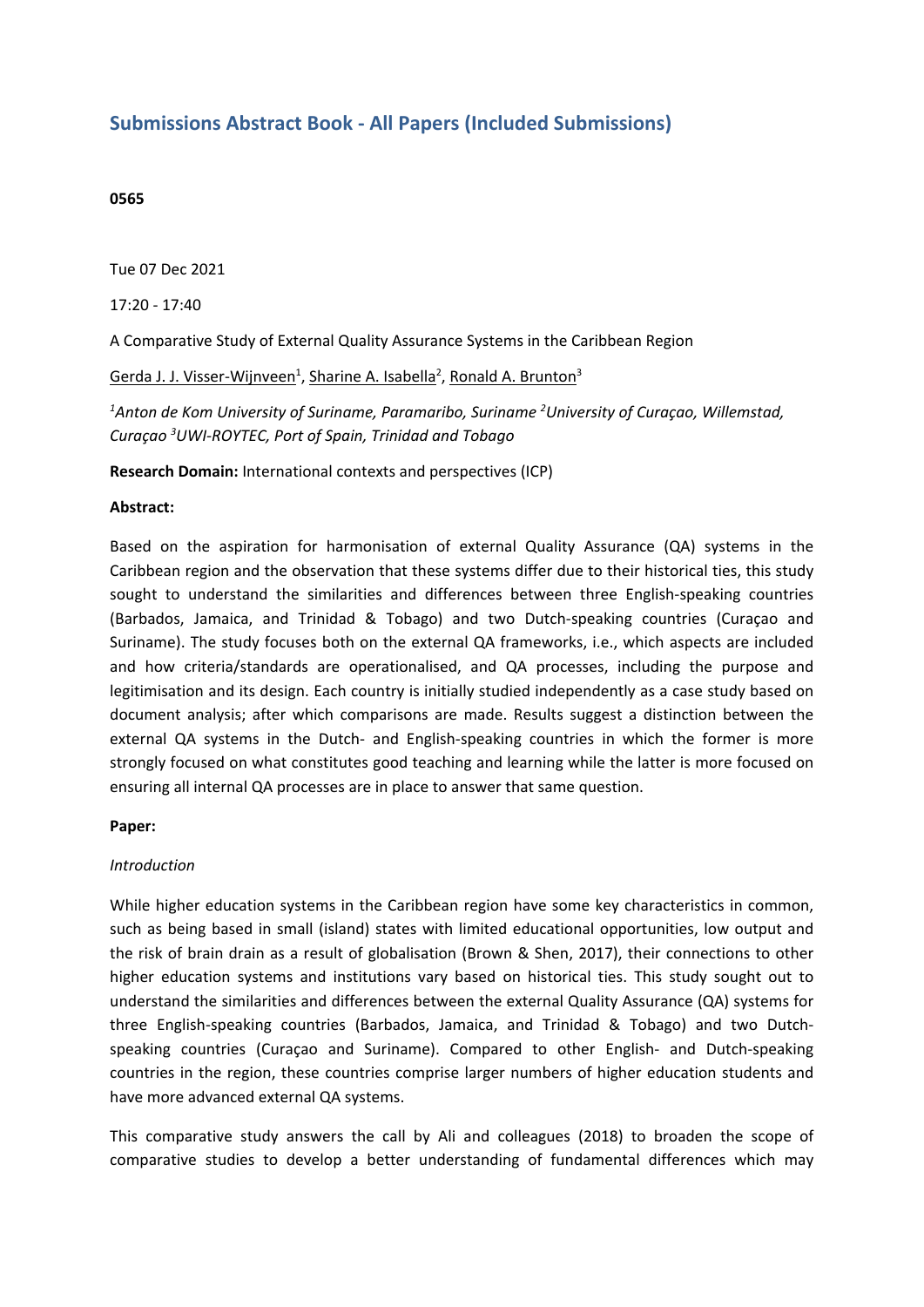impede regional and international collaboration. It more specifically contributes to the effort to harmonise the QA systems in the Caribbean region by revealing the main similarities and highlighting the principal differences between the current systems. It will help External Quality Assurance Agencies (EQAAs) to understand their position in comparison to others. Moreover, minimal requirements could potentially be deduced from this study that could be used as part of registration requirements for EQAAs.

The study is guided by the following research question: What are the main similarities and differences between the external Quality Assurance systems in English- and Dutch-speaking countries, in terms of QA frameworks and processes, within the Caribbean region? For this study, the QA system is divided in two main components: the QA framework and the QA processes.

## *Methodology*

The QA frameworks of the EQAAs of the five case studies are analysed and compared by studying the following six categories of criteria and subsequently the associated standards by which quality is evaluated: governance and administration, mission and purpose, programme content and outcomes, teaching and learning, commitment to continuous improvement, and availability of resources. In doing so, the study considers that some of the EQAAs offer institutional or programme accreditation, while others offer both. In addition, special attention is paid to aspects that are only incorporated in one or two of the frameworks to ensure that minor differences do not go unnoticed.

To study the QA processes, for each country relevant policy documents pertaining to the original and subsequent development of the QA framework are gathered and analysed. The 'elements of external quality assurance in Higher Education framework' developed by Isabella (2014) guides the analysis. It focuses on the following four main topics; purpose and legitimate reason, design, site visit, and review report; each divided in multiple elements (see Figure 1).

### *Preliminary results and discussion*

Commitment to continuous improvement is one of the shared criteria within the QA frameworks. One of the differences found concerns the level of detail of the criteria or standards, for instance, intra-group analysis of programme level accreditation frameworks reveal that Suriname's QA framework is far more detailed than Curaçao's framework. In addition, inter-group analysis reveals that the QA frameworks from the English-speaking countries more strongly focus on internal QA processes compared to the frameworks from the Dutch-speaking countries in which educational concepts, such as 'constructive alignment' (Biggs, 2003), can be recognised as central concept.

Regarding the comparison of the QA processes, several similarities can be identified. For instance, as universally acknowledged, the main steps during an external QA process are the self-evaluation process completed by the HEI under review, followed by the peer review process, resulting in <sup>a</sup> peer review report to be approved by the EQAA (INQAAHE, 2007). In all QA systems, the decision can be appealed. Nuanced differences are found regarding participation being voluntary or compulsory. A striking difference is the openness of the results: only NVAO reports (Curaçao) are fully public, the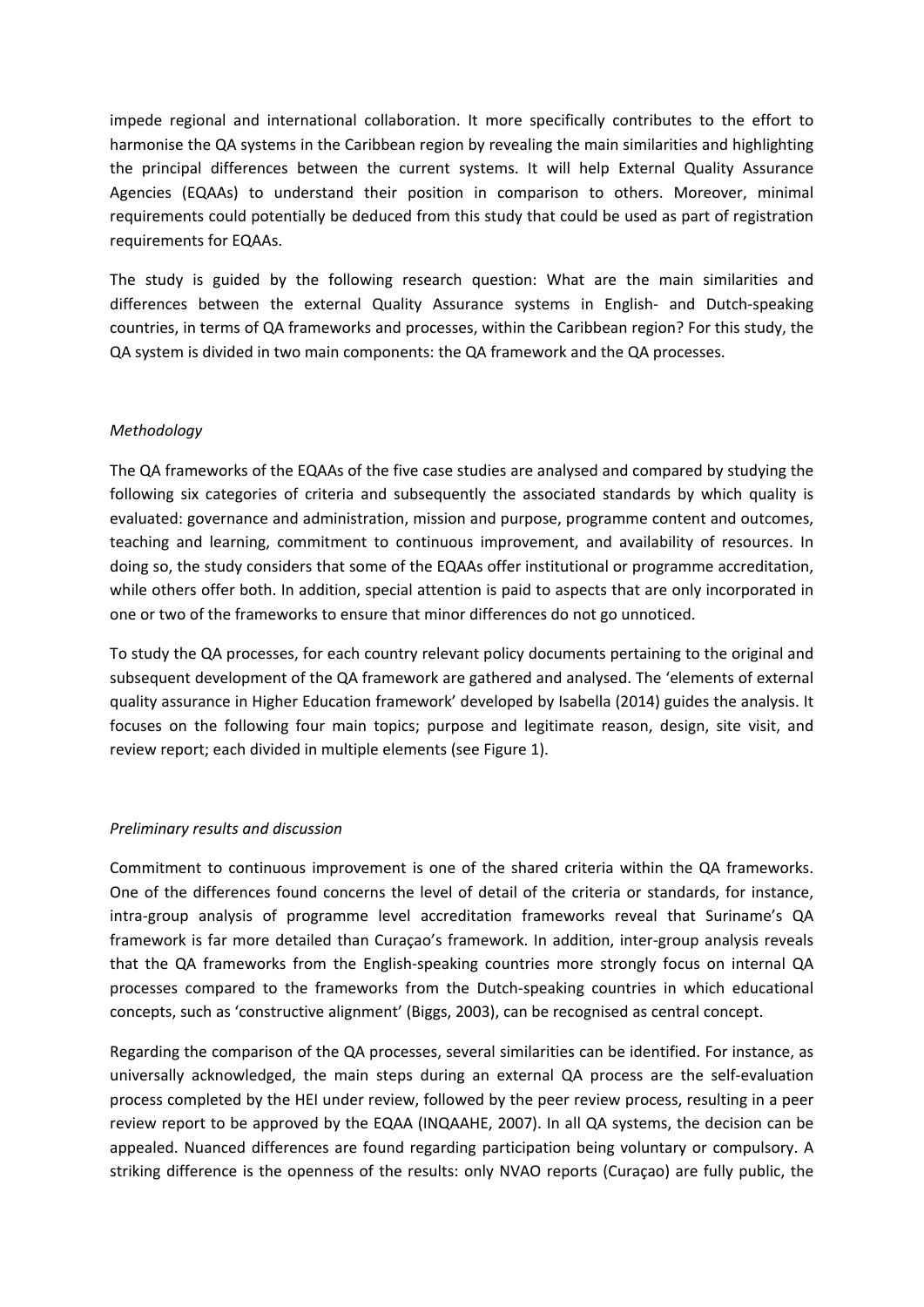other QA systems only publicise the outcome.

The results of this study are expected to contribute to the wider debate on what quality means in the context of QA and the role of the external QA processes and frameworks in turning the gaze either towards the QA processes or the outcomes of these processes. It also shows differences in development of the various systems within the Caribbean region in which the older systems moved from programme accreditation to institutional accreditation and discusses its implications, including prospects and hinderances for the harmonisation effort.

| <b>Topic</b>          | <b>Main elements</b>        | <b>Characteristics</b>                                                                                                                                                                                                                                                                    |
|-----------------------|-----------------------------|-------------------------------------------------------------------------------------------------------------------------------------------------------------------------------------------------------------------------------------------------------------------------------------------|
| <b>Purpose</b><br>and | <b>Constitutional basis</b> | Variation in the constitutions (legislation, rules and requirements)<br>and authorities given to the involved external quality agency.                                                                                                                                                    |
| legitimate<br>reason  | Rationale                   | Differentiated purpose, e.g. accountability, competition,<br>accreditation, (legal) compliance with performance indicators,<br>recruiting of funding resources, improving teaching and learning,<br>steering the national higher education systems in terms of<br>resources and planning. |
|                       | Driving force               | Internally and/or externally driven.                                                                                                                                                                                                                                                      |
|                       | Participation               | Voluntary or compulsory participation.                                                                                                                                                                                                                                                    |
| <b>Design</b>         | Aggregation level           | Teaching, research or both.                                                                                                                                                                                                                                                               |
|                       | Agency                      | National or international quality agencies.                                                                                                                                                                                                                                               |
|                       | Focus                       | Institution, discipline or program.                                                                                                                                                                                                                                                       |
|                       | Review panel                | National and/or international members of external quality review<br>agencies.                                                                                                                                                                                                             |
| <b>Site visit</b>     | Participants                | Various stakeholders to be included during the site visit, e.g.<br>management, academic and non-academic staff, students,<br>graduates, representatives of the work field.                                                                                                                |
|                       | Documents analysis          | Wide range of documents need to be available for the review<br>panel. Type of documents depends on whether the aim is to show<br>compliance with performance indicators or merely proving that<br>quality is provided.                                                                    |
|                       | <b>Activities</b>           | Meetings with various stakeholders (see list of participants), direct<br>observation of teaching and/or guided tour.                                                                                                                                                                      |
| <b>Review</b>         | Openness of results         | Confidential or public report.                                                                                                                                                                                                                                                            |
| Report                | Focus of results            | Encouraging development (formative: emphasizing<br>recommendations for improvement) or judgment (summative: pass<br>or fail) or graded judgment.                                                                                                                                          |
|                       | (Interinational focus       | Results directed to ranking or not                                                                                                                                                                                                                                                        |

#### **References:**